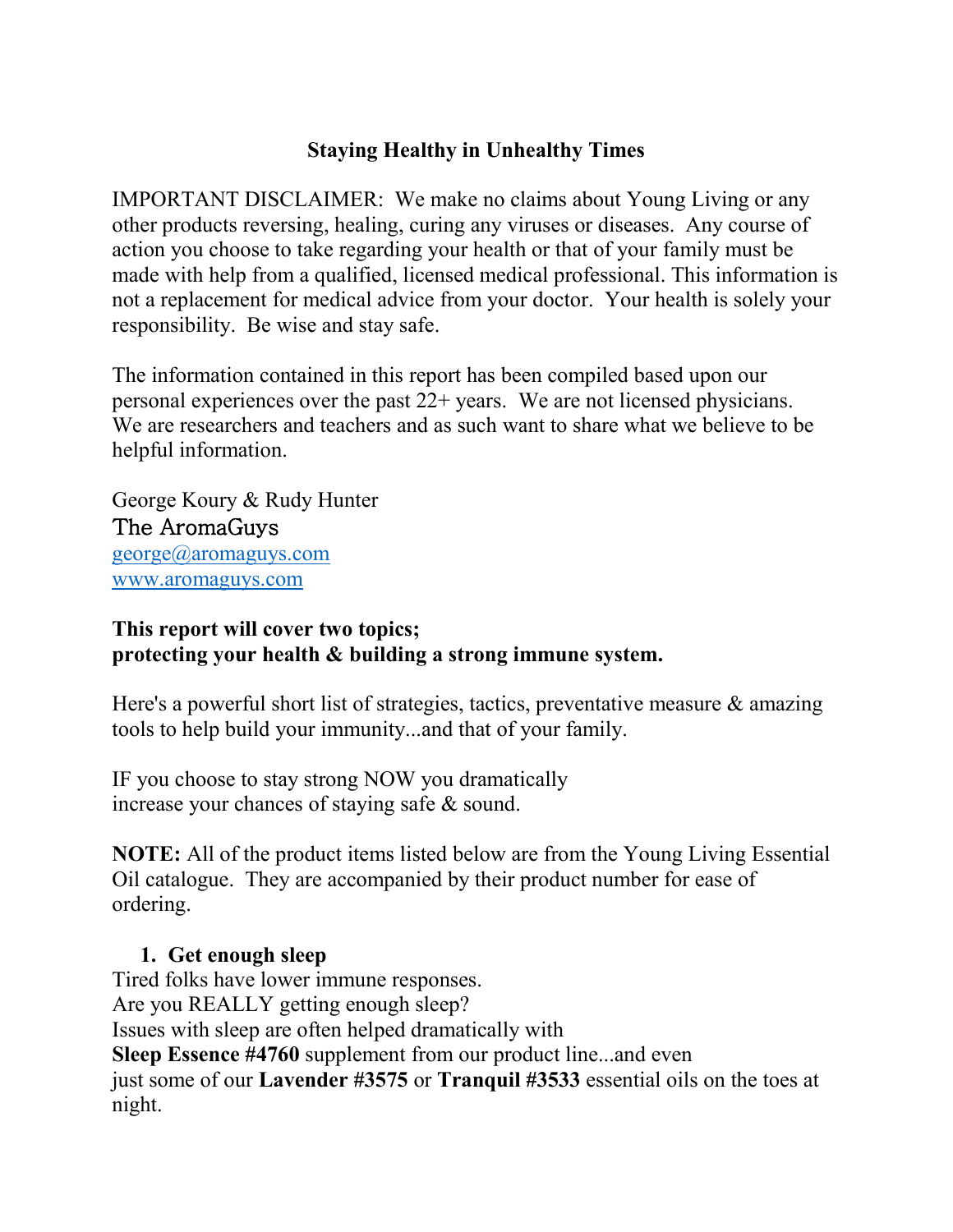### **2. Let go of stress**

If it's high your immune response is low.

Do you know Young Living makes an amazing oil blend called **Stress Away #4630**? Three guesses what it's aimed at helping. By the way, if you only put it on once a week it will NOT help you. Carry it in your chronically-stressed pocket and slather up 5 or 6 times a day with a palmful.

# **3. Stay hydrated**

Dehydrated folks have lower immunity. Make water more fun with your current favorite oil or oil blend splashed in your good clean water. We love to put a few drops of **Lemon #3578** essential oil in our water. Drink up.

# **4. Protection**

Here is one thing we do when we think we might be in a vulnerable environment. Take a bottle of **Thieves Fresh Essence Mouth Wash #3683** (one per family member).

We add some of Young Living's **Oregano #3605** essential oil, but we do it very carefully. To the bottle of mouthwash, we add one single drop of Oregano oil. We shake up the bottle thoroughly. We next take about  $\frac{1}{2}$  capful and gargle, swish it around the throat, them swallow. If we need to make it stronger, we add a single drop of Oregano at a time and test it, until we reach our "heat" limit. WARNING: Oregano is a very "hot" oil. When doing this, we add only one drop at a time and test after each addition to be sure we are not over doing it.

By taking a tiny amount of **Rose Ointment #3709** and with a q-tip, apply some into each nostril before going into a vulnerable environment, you can add a valuable layer of protection.

# **5. Immunity**

How is your direct physical immunity? If you are prone to colds, flus & infections you'll just need to be more thorough...but ALL OF US, given the current climate need powerful anti-bacterial and anti-viral support to help us out. Here is our favorite short list of supplements and single essential oils and essential oil blends we take in capsules a few times a day or week: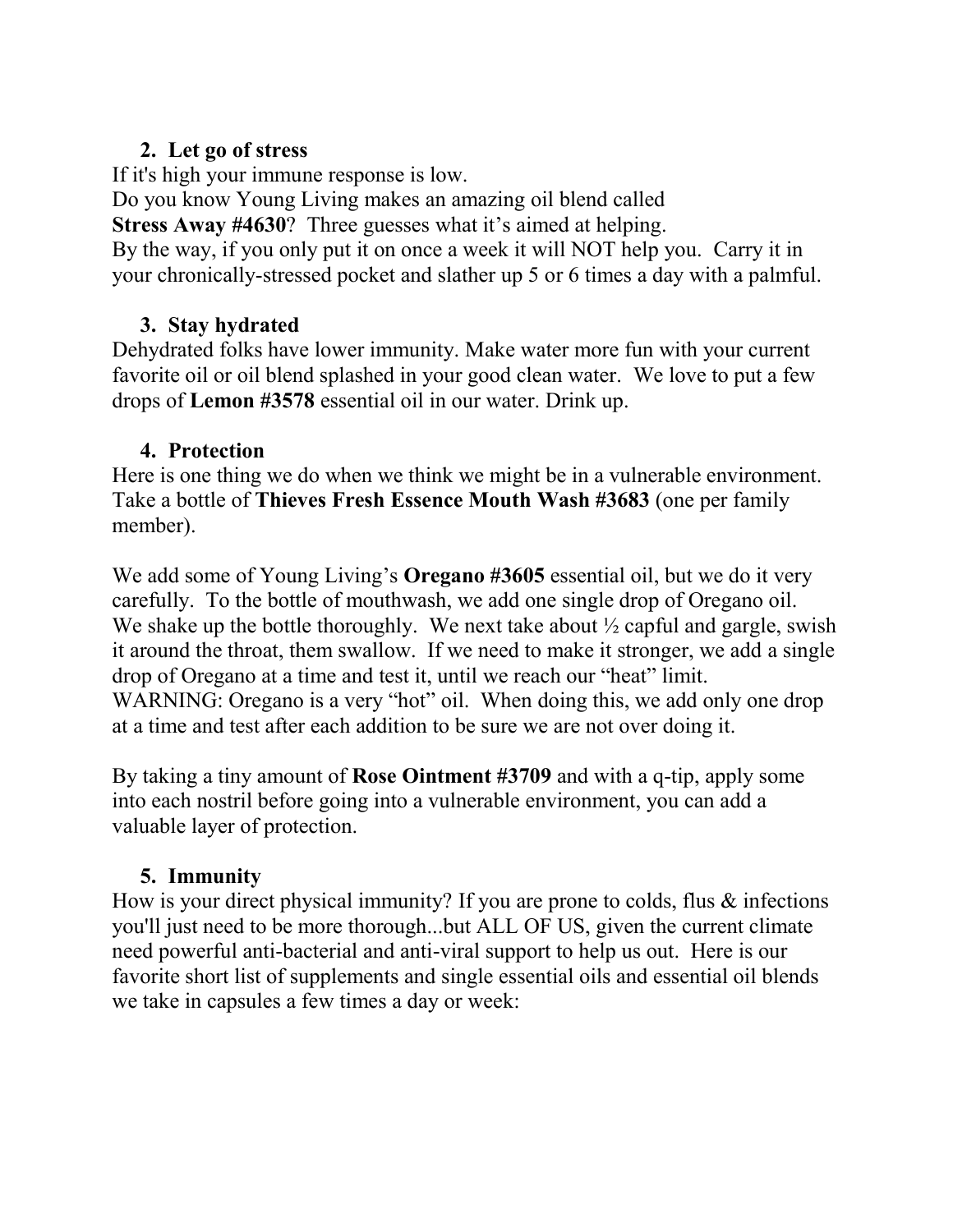#### **Supplements:**

**MultiGreens #3248** (One of the strongest green supplements we've seen. Good for thyroid balance, blood sugar balance energy and more.)

**Ningxia Red #3042** (Helps maintain healthy blood, heart, eyes. Can help give tons of energy.)

**Inner Defense #3295** (Young Living's great anti-viral, anti-bacterial and immune protection supplement. We are never without it!)

**JuvaTone** #3214 (Our favorite liver cleanser. Removes toxins and gives energy.)

**Life 9 #18299** (The best probiotic on the planet.)

**Super C Tablets #3242** (We all need lots of vitamin C to stay healthy.)

#### **Single Essential Oils**

**Clove #3524** (Kills pain & infection) **Lemon #3578** (Disinfectant) **Melissa #3589** (Very strong anti-viral) **Oregano #3605** (Very strong anti-viral) **Thyme #3650** (Anti-viral)

#### **Essential Oil Blends**

**Believe #4661** (Anti-depressant) **DiGize #3324** (Food poisoning, constipation, diarrhea) **Melrose #3378** (Disinfectant) **Thieves #3423** (Anti-biotic & anti-viral)

There are literally HUNDREDS of other choices in our line [aren't we lucky?] but this short list we STRONGLY RECOMMEND you have in your house for your family and HAVE EXTRA just in case you need it.

We also rely heavily on **Inner Defense #3295** and we can't suggest it strongly enough for you & to have extra at home for your family.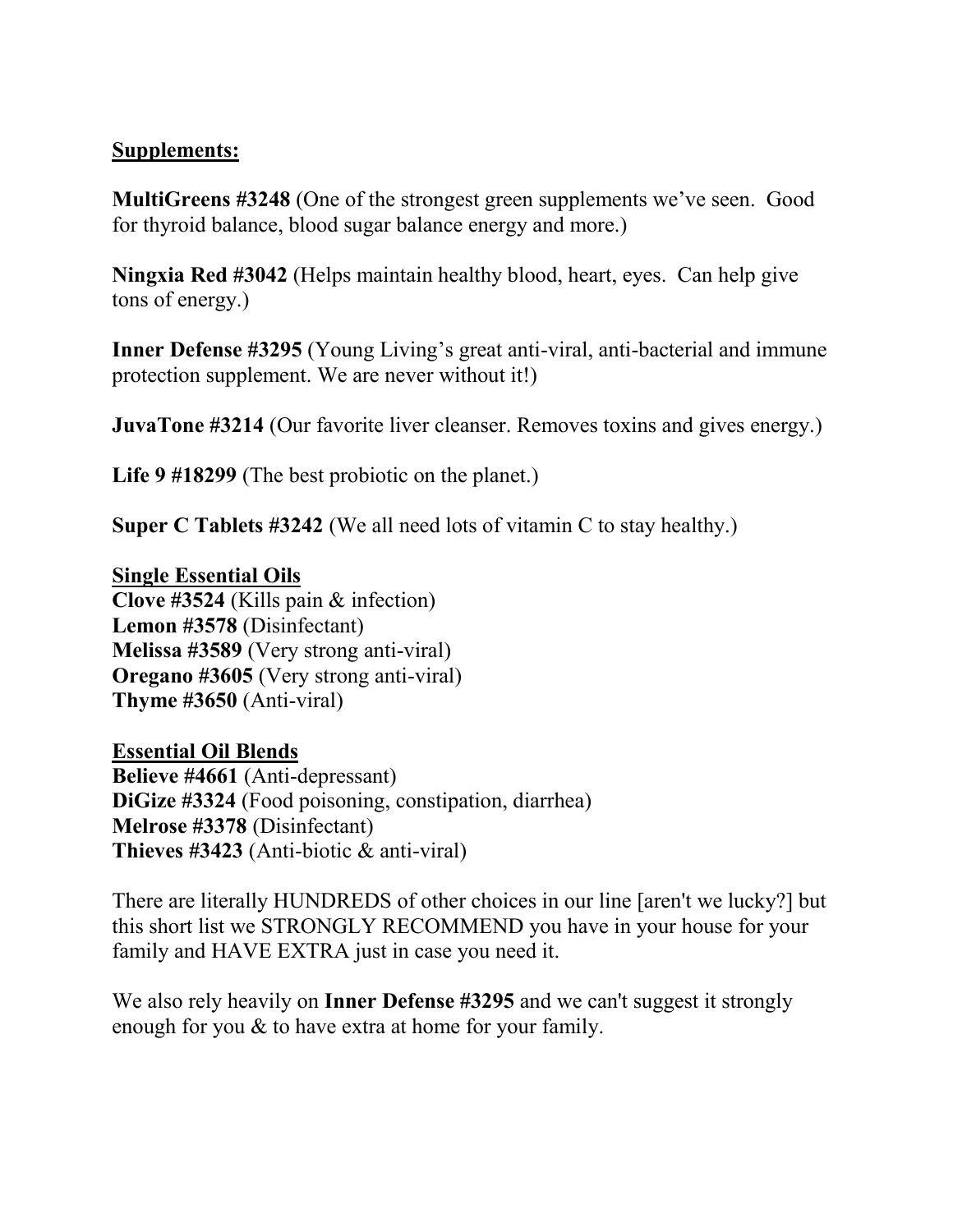**Thieves Waterless Hand Purifier #5142** & **Thieves Household Cleaner #3743** are two amazing ways to protect your body and home. And remember that ALL our oils share the special ability to disinfect [all are anti-viral, anti-bacterial, antifungus to varying degrees] so be sure to take a few bottles of oil with you to the supermarket and outside so you will always have the ability to disinfect your hands and surfaces in an instant.

#### **Remember Your Feet**:

These oils on your feet [bottoms, tops and between the toes] creates a great way to get a lot of oil into your bloodstream easily. The feet also reflex ALL the points in the body [Reflexology]...so if you know that Respiratory Health is super-critical [it is!] along with rubbing oils on your chest and back each day be sure to slather between your toes. The more we cover, the more gets covered and protected. Slather up your tootsies!

**The One Drop Tragedy:** There are folks who insist on putting on one or two drops of oil in the belief that they will be amply protected with this amount. Would you ever eat ONE piece of broccoli and believe you've done yourself a health service? NO! It's tragic because they have the right tools...they are just holding back on using them well. Here's the BASIC AMOUNTS EACH DAY to aim for: Three times each day [more if you're exposed to cooties] put 5 to 10 drops of a couple of different Young Living Oils on your body [feet, hands, neck, chest, etc.]. To maintain strong immunity [which is our goal] you need to slather up...and slather up frequently enough. Don't hold back during tough times. Get those oils in liberally and frequently each and every day.

### **Special Tip:**

Want to control the environment in your home...unlike our inability to control the outside world? DIFFUSE IN YOUR HOME all the time and you'll create a germ-killing safe-haven for your entire family. One of our favorite diffusers is the **Desert Mist Diffuser #21558**.

# **Okay, where do I go from here?**

We've compiled a list of the things we use each month to protect ourselves and build our immune system.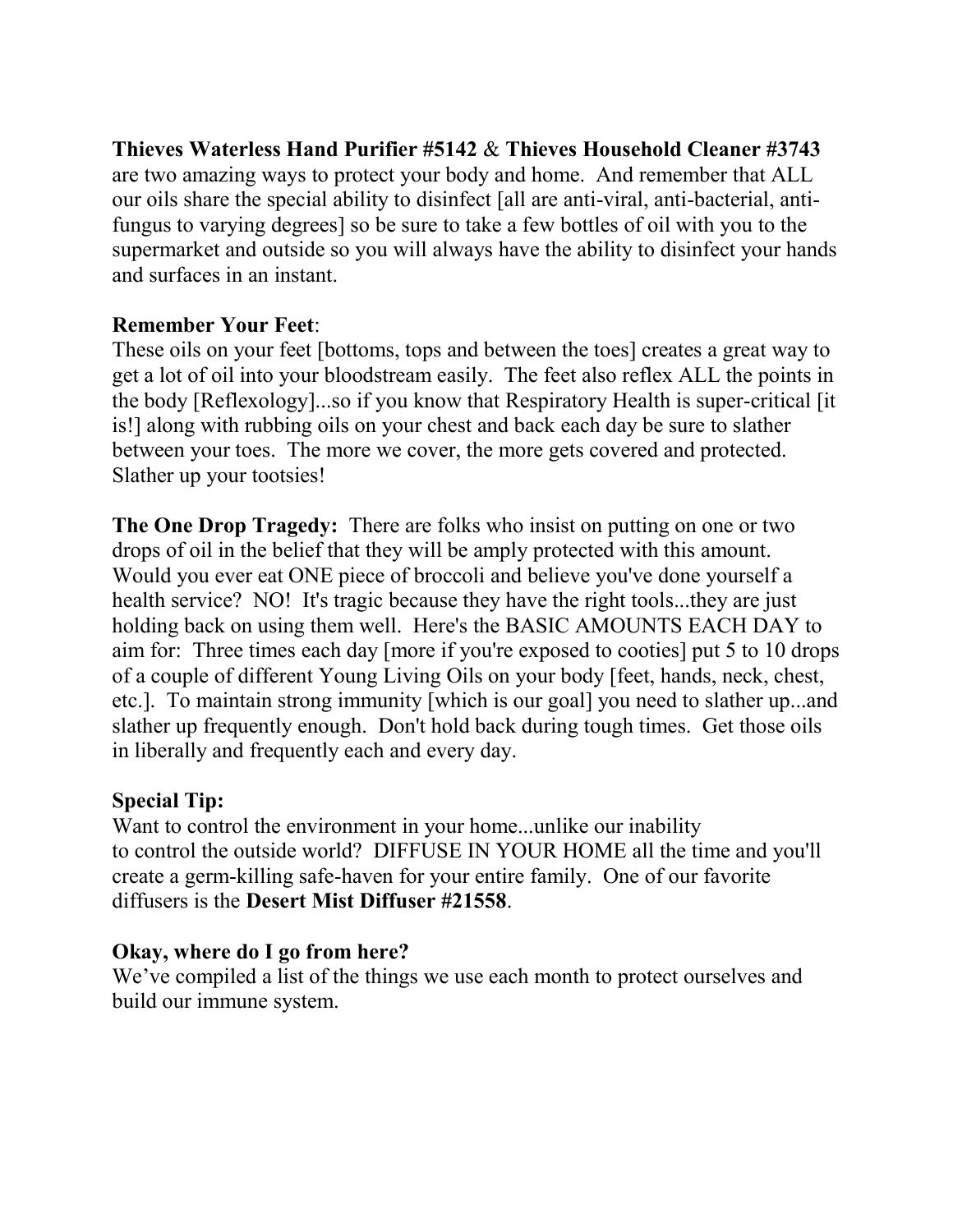**IMPORTANT:** Being healthy is a commitment to yourself. For example, we all know that vegetables are good for us, but if we eat one piece of broccoli do we feel any better? Does it change our life? Are we healthier? Natural health is no different, so it's important to try this for a few months.

The best way to buy, which is how we get our favorite Young Living products, is as an **Essential Rewards** Member. You get 24% off retail. Then you start earning points back on everything you order which you can redeem for free products. It is free to sign up. You can change your order each month. For each month you are in the program, you earn points toward free products. This is a great deal and one we participate in. You can also cancel the program at any time.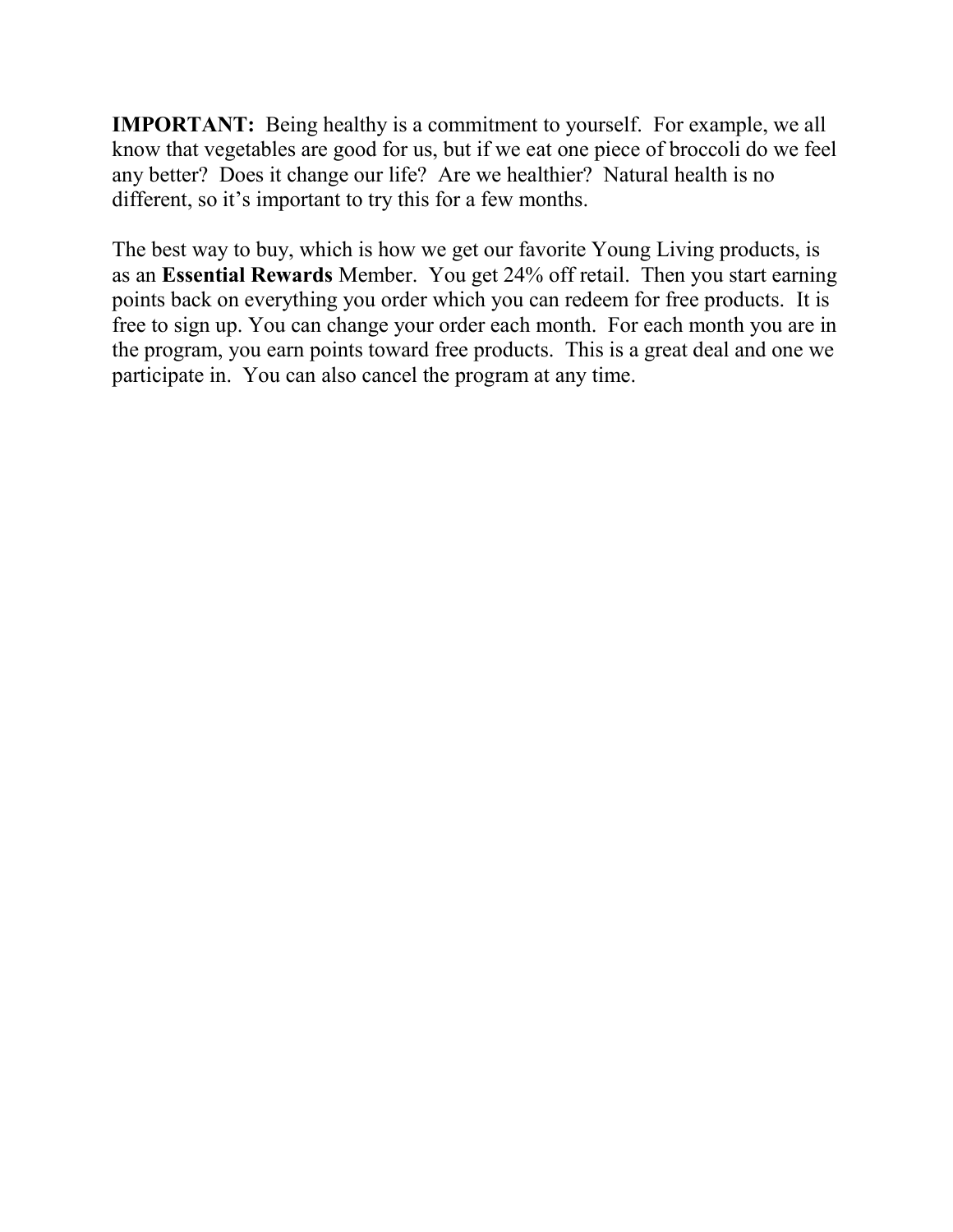**Here are some sample orders:**

### **Good (Per month per person):**

(This is something you can do on a budget, but it offers limited protection.) 1 bottle of **Inner Defense #3295** 

1 bottle of **Thieves** (oil blend) **#3423** 

1 **Basic Starter Kit #5460** (A one time purchase. Gets you the best prices.)

# **Better (Per month per person):**

1 bottle of **Inner Defense softgels #3295**  1 bottle of **Thieves** (Essential Oil blend) **#3423**  1 bottle of **MultiGreens Capsules #3248** 1 **NingXia Red 2 pack #3042**  1 **Basic Starter Kit #5460** (A one time purchase. Gets you the best prices.)

### **Best: (Per month per person):**

1 bottle of **Inner Defense #3295**  1 bottle of **Thieves** (Essential Oil blend) **#3423**  1 bottle of **MultiGreens Capsules #3248** 1 **NingXia Red 2 pack #3042**  1 bottle of **Thieves Fresh Essence Mouth Wash #3683** 1 bottle of **Oregano #3605** (Essential Oil) 1 bottle of **Melrose #3378** (Essential Oil blend) 1 bottle of **Lemon #3578** (Essential Oil) 1 bottle of **Super C Tablets #3242** 1 bottle of **Life 9 #18299** 1 tub of **Rose Ointment #3709** (Essential Oils in a healing salve) 1 **Basic Starter Kit #5460** (A one time purchase. Gets you the best prices.)

# **How To Order:**

In order for you to get our on-going help, you must place your order as instructed below:

Call **Young Living Customer Service** to place your order at **1-800-371-3515** or place it online at **www.YoungLiving.com**. It is crucial you ensure George Koury is both your "Enroller" and "Sponsor" [sorry for the lingo!].